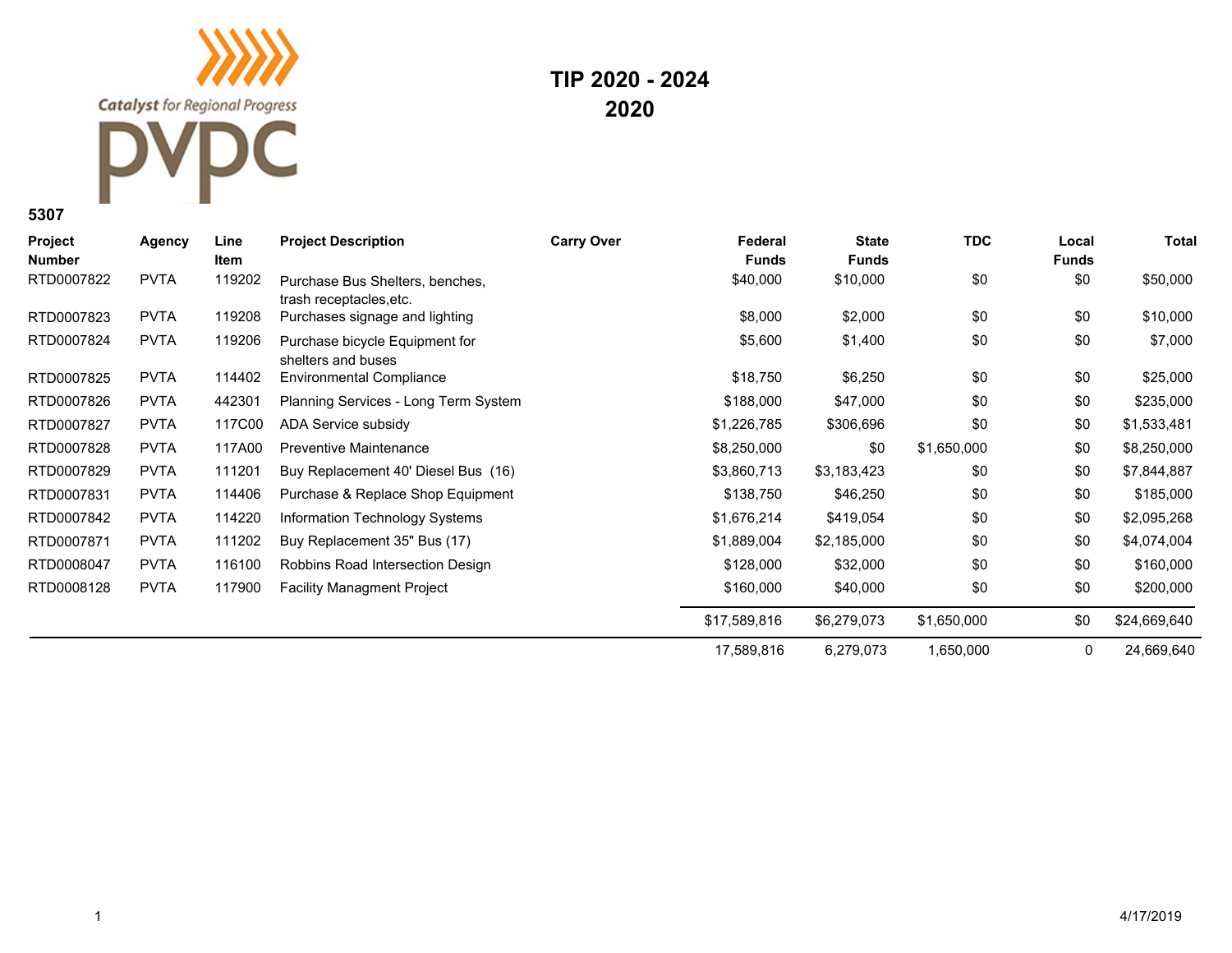## **TIP 2020 - 2024 2021**

| <b>Project</b><br><b>Number</b> | <b>Agency</b> | Line<br><b>Item</b> | <b>Project Description</b>                                          | <b>Carry Over</b>                    | Federal<br><b>Funds</b> | <b>State</b><br><b>Funds</b> | <b>TDC</b> | Local<br><b>Funds</b> | <b>Total</b> |
|---------------------------------|---------------|---------------------|---------------------------------------------------------------------|--------------------------------------|-------------------------|------------------------------|------------|-----------------------|--------------|
| RTD0005043                      | <b>PVTA</b>   | 114402              | Replace Northampton Maintenance<br>Facility Bus Wash System, Year 2 | 2020 - \$22,000;<br>2020 - \$88,000  | \$88,000                | \$22,000                     | \$0        | \$0                   | \$110,000    |
| RTD0007833                      | <b>PVTA</b>   | 114406              | Purchase/Replace Shop Equipment                                     | 2020 - \$120,000;<br>2020 - \$30,000 | \$120,000               | \$30,000                     | \$0        | \$0                   | \$150,000    |
| RTD0007835                      | <b>PVTA</b>   | 119402              | Bus Shelters, Benches, Trash<br>Recepticles                         | 2020 - \$78,584                      | \$78,584                | \$19,646                     | \$0        | \$0                   | \$98,230     |
| RTD0007836                      | <b>PVTA</b>   | 119408              | Bus Stop Signage and Lighting                                       | 2020 - \$16,000                      | \$16,000                | \$4,000                      | \$0        | \$0                   | \$20,000     |
| RTD0007837                      | <b>PVTA</b>   | 119406              | Bicyle access equipment for buses<br>and shelters                   | 2020 - \$5,600                       | \$5,600                 | \$1,400                      | \$0        | \$0                   | \$7,000      |
| RTD0007838                      | <b>PVTA</b>   | 116202              | Information Technology Systems                                      |                                      | \$1,104,748             | \$480,875                    | \$0        | \$0                   | \$2,538,641  |
| RTD0007839                      | <b>PVTA</b>   | 440000              | <b>PLANNING</b>                                                     | 2020 - \$192,000                     | \$192,000               | \$48,000                     | \$0        | \$0                   | \$240,000    |
| RTD0007840                      | <b>PVTA</b>   | 300900              | ADA OPERATING ASSISTANCE                                            | 2020 - \$1,252,302                   | \$1,252,302             | \$313,075                    | \$0        | \$0                   | \$1,565,377  |
| RTD0007841                      | <b>PVTA</b>   | 117A00              | PREVENTIVE MAINTENANCE                                              | 2020 - \$6,600,000                   | \$6,600,000             | \$1,650,000                  | \$0        | \$0                   | \$8,250,000  |
| RTD0007874                      | <b>PVTA</b>   | 111202              | Buy Replacement 40-FT Buses (15)                                    |                                      | \$1,641,618             | \$4,428,886                  | \$0        | \$0                   | \$9,448,290  |
|                                 |               |                     |                                                                     |                                      | \$11,098,852            | \$6,997,882                  | \$0        | \$0                   | \$22,427,538 |
| 5339                            |               |                     |                                                                     |                                      |                         |                              |            |                       |              |
| Project<br><b>Number</b>        | <b>Agency</b> | Line<br><b>Item</b> | <b>Project Description</b>                                          | <b>Carry Over</b>                    | Federal<br><b>Funds</b> | <b>State</b><br><b>Funds</b> | <b>TDC</b> | Local<br><b>Funds</b> | <b>Total</b> |
| RTD0007858                      | <b>PVTA</b>   | 111201              | Buy Replacement 35-FT Buses (14)                                    |                                      | \$831,420               | \$4,091,835                  | \$0        | \$0                   | \$9,352,766  |
|                                 |               |                     |                                                                     |                                      | \$831,420               | \$4,091,835                  | \$0        | \$0                   | \$9,352,766  |
| <b>Other NonFederal</b>         |               |                     |                                                                     |                                      |                         |                              |            |                       |              |
| Project<br><b>Number</b>        | <b>Agency</b> | Line<br>Item        | <b>Project Description</b>                                          | <b>Carry Over</b>                    | Federal<br><b>Funds</b> | <b>State</b><br><b>Funds</b> | <b>TDC</b> | Local<br><b>Funds</b> | <b>Total</b> |
| RTD0008040                      | <b>PVTA</b>   | 114401              | Administration Building - Slate Roof<br>Restoration                 |                                      | \$0                     | \$40,000                     | \$0        | \$0                   | \$40,000     |
| RTD0008129                      | <b>PVTA</b>   | 116100              | Robbins Road Intersection Design - Yr<br>3                          |                                      | \$0                     | \$40,000                     | \$0        | \$0                   | \$40,000     |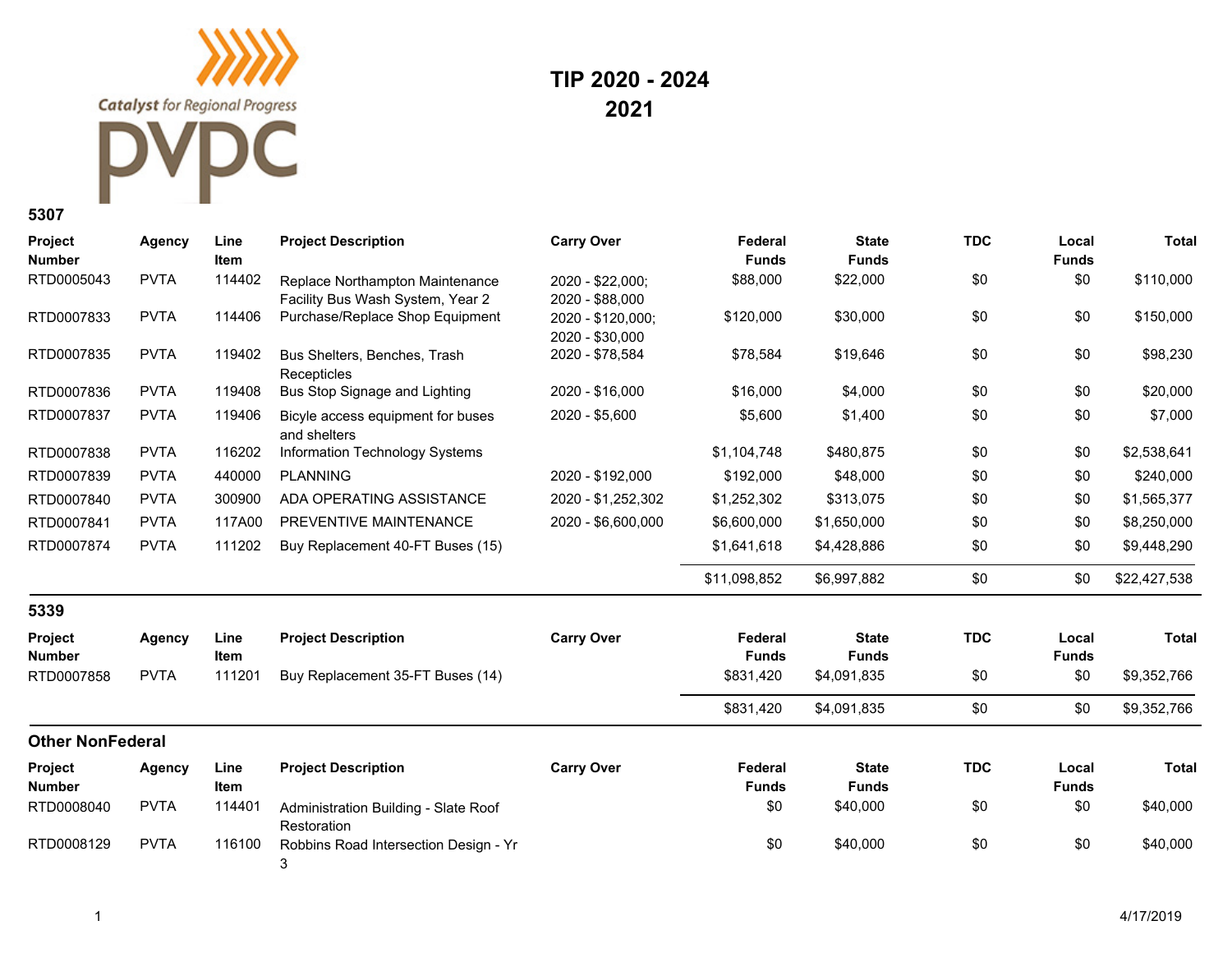| \$0        | \$80,000   | \$0 | \$0 | \$80,000   |
|------------|------------|-----|-----|------------|
| 11,930,272 | 11,169,717 |     | u   | 31,860,304 |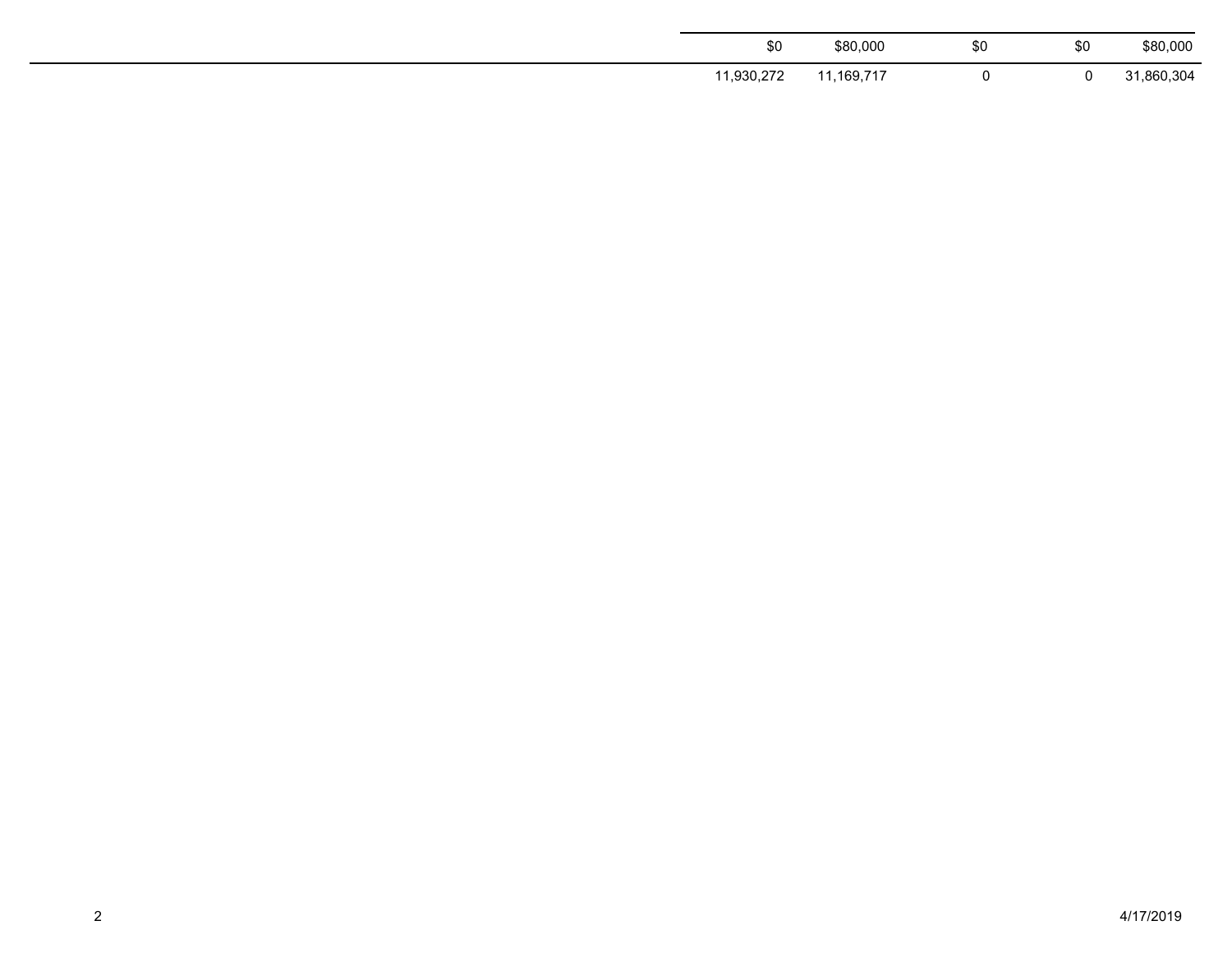**TIP 2020 - 2024 2022**

| Project<br><b>Number</b> | Agency        | Line<br>Item | <b>Project Description</b>                      | <b>Carry Over</b>  | Federal<br><b>Funds</b> | <b>State</b><br><b>Funds</b> | <b>TDC</b>  | Local<br><b>Funds</b> | <b>Total</b> |
|--------------------------|---------------|--------------|-------------------------------------------------|--------------------|-------------------------|------------------------------|-------------|-----------------------|--------------|
| RTD0006167               | <b>PVTA</b>   | 114402       | Replace Bus Wash System at UMTS                 |                    | \$750,000               | \$250,000                    | \$0         | \$0                   | \$1,000,000  |
| RTD0006962               | <b>PVTA</b>   | 114406       | Purchase shop equipment                         |                    | \$120,000               | \$30,000                     | \$0         | \$0                   | \$150,000    |
| RTD0007846               | <b>PVTA</b>   | 114211       | Purchase replacement support<br>vehicles (1)    |                    | \$24,000                | \$24,000                     | \$0         | \$0                   | \$48,000     |
| RTD0007847               | <b>PVTA</b>   | 114411       | Replace Supervisory Vehicles (1)                |                    | \$12,500                | \$12,500                     | \$0         | \$0                   | \$25,000     |
| RTD0007848               | <b>PVTA</b>   | 114402       | <b>Environmental Compliance</b>                 |                    | \$20,000                | \$5,000                      | \$0         | \$0                   | \$25,000     |
| RTD0007849               | <b>PVTA</b>   | 119402       | Purchase Shelters and shelter<br>accessories    | 2021 - \$80,668    | \$80,668                | \$20,167                     | \$0         | \$0                   | \$100,835    |
| RTD0007850               | <b>PVTA</b>   | 119408       | Signage & Lighting                              | 2021 - \$16.000    | \$16,000                | \$4,000                      | \$0         | \$0                   | \$20,000     |
| RTD0007851               | <b>PVTA</b>   | 119406       | Bike Access for shelters and Buses              | 2021 - \$5,600     | \$5,600                 | \$1,400                      | \$0         | \$0                   | \$7,000      |
| RTD0007852               | <b>PVTA</b>   | 116202       | Information Technology Systems                  |                    | \$200,378               | \$324,343                    | \$0         | \$0                   | \$2,534,745  |
| RTD0007853               | <b>PVTA</b>   | 117A00       | <b>Preventive Maintenance</b>                   | 2021 - \$6,700,000 | \$6,700,000             | \$1,675,000                  | \$0         | \$0                   | \$8,375,000  |
| RTD0007854               | <b>PVTA</b>   | 117C00       | NON FIXED ROUTE ADA PARA<br><b>SERV</b>         | 2021 - \$1,278,350 | \$1,278,350             | \$319,587                    | \$0         | \$0                   | \$1,597,937  |
| RTD0007855               | <b>PVTA</b>   | 442301       | LONGTERM TRANS PLAN - SYSTEM<br><b>LEVEL</b>    | 2021 - \$196,000   | \$196,000               | \$49,000                     | \$0         | \$0                   | \$245,000    |
| RTD0008035               | <b>PVTA</b>   | 114402       | Northampton - Replace Bus Wash<br>System - Yr 2 |                    | \$880,000               | \$220,000                    | \$0         | \$0                   | \$1,100,000  |
|                          |               |              |                                                 |                    | \$10,283,496            | \$2,934,997                  | \$0         | \$0                   | \$15,228,517 |
| 5339                     |               |              |                                                 |                    |                         |                              |             |                       |              |
| Project<br><b>Number</b> | <b>Agency</b> | Line<br>Item | <b>Project Description</b>                      | <b>Carry Over</b>  | Federal<br><b>Funds</b> | <b>State</b><br><b>Funds</b> | <b>TDC</b>  | Local<br><b>Funds</b> | <b>Total</b> |
| RTD0007844               | <b>PVTA</b>   | 111201       | Purchase 40' Replacement Buses (15)             |                    | \$4,087,272             | \$5,450,227                  | \$0         | \$0                   | \$19,074,998 |
| RTD0007845               | <b>PVTA</b>   | 111202       | Replace 35' Buses (10)                          |                    | \$3,308,076             | \$1,416,936                  | \$0         | \$0                   | \$11,950,024 |
| RTD0007856               | <b>PVTA</b>   | 111215       | Purchase Replacement Vans (15)                  | 2021 - \$863,263   | \$863,263               | \$251,695                    | \$0         | \$0                   | \$1,114,958  |
|                          |               |              |                                                 |                    | \$8,258,611             | \$7,118,858                  | \$0         | \$0                   | \$32,139,980 |
|                          |               |              |                                                 |                    | 18,542,107              | 10,053,855                   | $\mathbf 0$ | $\mathbf 0$           | 47,368,497   |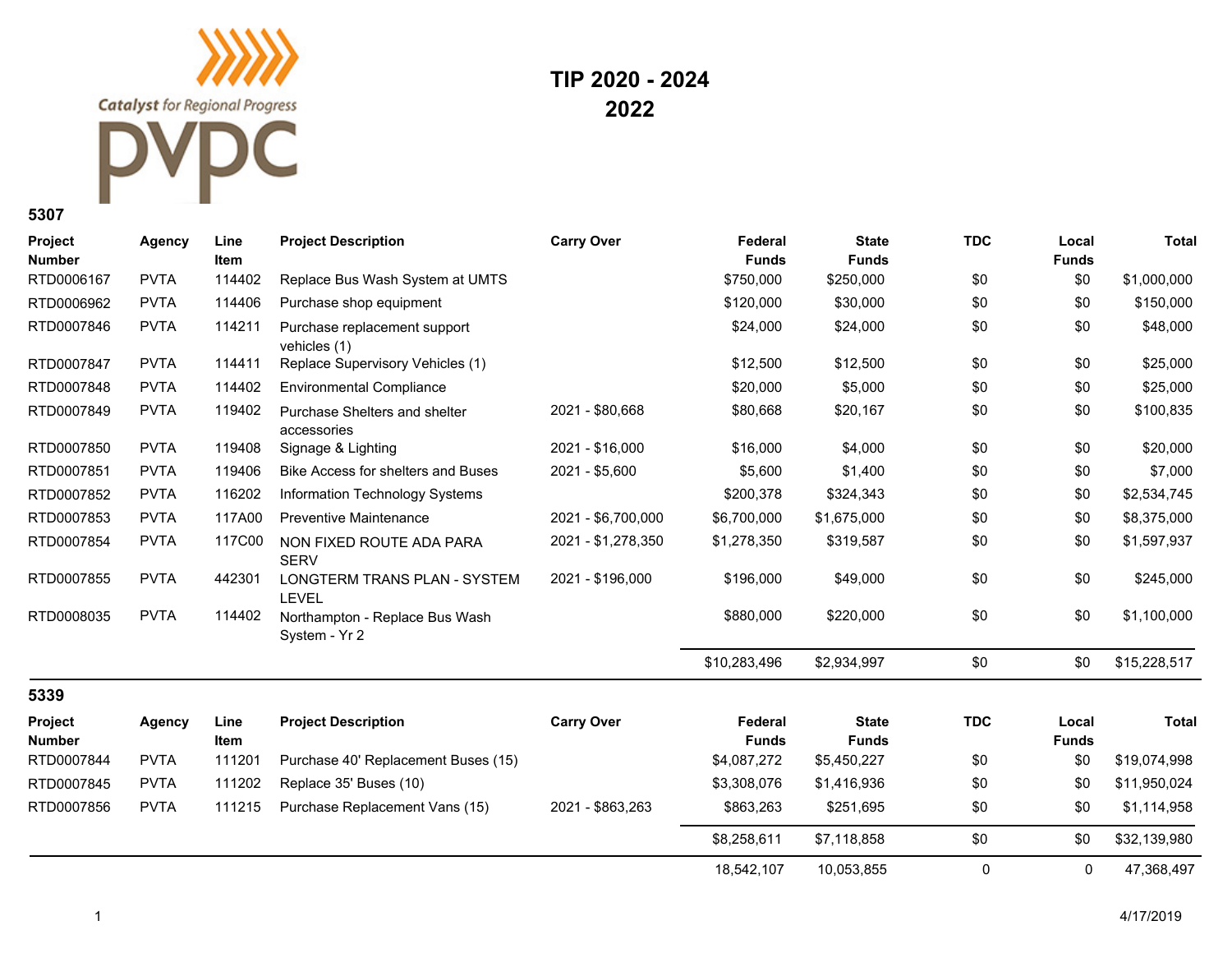**Catalyst** for Regional Progress  $\textcolor{red}{\textbf{C}}$ 

**TIP 2020 - 2024 2023**

| Project<br><b>Number</b> | <b>Agency</b> | Line<br>Item | <b>Project Description</b>                                            | <b>Carry Over</b>  | Federal<br><b>Funds</b> | <b>State</b><br><b>Funds</b> | <b>TDC</b>  | Local<br><b>Funds</b> | <b>Total</b> |
|--------------------------|---------------|--------------|-----------------------------------------------------------------------|--------------------|-------------------------|------------------------------|-------------|-----------------------|--------------|
| RTD0007861               | <b>PVTA</b>   | 111402       | REHAB/RENOVATE - Environmental<br>Compliance                          |                    | \$20,000                | \$5,000                      | \$0         | \$0                   | \$25,000     |
| RTD0007862               | <b>PVTA</b>   | 119302       | Purchase Bus Shelters, benches,<br>trash receptacles, etc.            | 2022 - \$82,795    | \$82,795                | \$20,699                     | \$0         | \$0                   | \$103,494    |
| RTD0007863               | <b>PVTA</b>   | 119306       | Purchase and replace bicycle<br>equipment for shelters and buses      | 2022 - \$5,600     | \$5,600                 | \$1,400                      | \$0         | \$0                   | \$7,000      |
| RTD0007864               | <b>PVTA</b>   | 119308       | Purchase & Replace signage and<br>lighting                            | 2022 - \$16,000    | \$16,000                | \$4,000                      | \$0         | \$0                   | \$20,000     |
| RTD0007866               | <b>PVTA</b>   | 114402       | NTF rehabs: bathrooms, bays,<br>ceilings, MEP upgrades, IT Room, etc. |                    | \$704,000               | \$176,000                    | \$0         | \$0                   | \$880,000    |
| RTD0007868               | <b>PVTA</b>   | 442400       | Transporation planning                                                | 2022 - \$196,000   | \$196,000               | \$49,000                     | \$0         | \$0                   | \$245,000    |
| RTD0007869               | <b>PVTA</b>   | 117C00       | ADA service subsidy                                                   | 2022 - \$1,304,939 | \$1,304,939             | \$326,235                    | \$0         | \$0                   | \$1,631,174  |
| RTD0007870               | <b>PVTA</b>   | 117A00       | <b>Preventive Maintenance</b>                                         |                    | \$8,375,000             | \$0                          | \$1,675,000 | \$0                   | \$8,375,000  |
| RTD0008025               | <b>PVTA</b>   | 114402       | UMTS MEP updgrades, restrooms,<br>administration                      |                    | \$280,000               | \$70,000                     | \$0         | \$0                   | \$350,000    |
| RTD0008027               | <b>PVTA</b>   | 114401       | Admin Building-Replace roof mounted<br><b>HVAC</b>                    |                    | \$360,000               | \$90,000                     | \$0         | \$0                   | \$450,000    |
|                          |               |              |                                                                       |                    | \$11,344,334            | \$742,334                    | \$1,675,000 | \$0                   | \$12,086,668 |
| 5339                     |               |              |                                                                       |                    |                         |                              |             |                       |              |
| Project<br><b>Number</b> | <b>Agency</b> | Line<br>Item | <b>Project Description</b>                                            | <b>Carry Over</b>  | Federal<br><b>Funds</b> | <b>State</b><br><b>Funds</b> | <b>TDC</b>  | Local<br><b>Funds</b> | <b>Total</b> |
| RTD0007859               | <b>PVTA</b>   | 111201       | Purchase 40' Replacement Buses (15)                                   |                    | \$2,879,442             | \$5,697,063                  | \$0         | \$0                   | \$10,085,911 |
| RTD0007860               | <b>PVTA</b>   | 111202       | Purchase 35' Replacement Buses (6)                                    |                    | \$2,224,439             | \$1,089,582                  | \$0         | \$0                   | \$3,982,604  |
| RTD0007865               | <b>PVTA</b>   | 116220       | Information Technology Systems                                        |                    | \$901,552               | \$300,517                    | \$0         | \$0                   | \$2,404,138  |
| RTD0007875               | <b>PVTA</b>   | 111215       | Purchase Replacement Vans (9)                                         | 2022 - \$896,326   | \$896,326               | \$896,326                    | \$0         | \$0                   | \$1,792,652  |
|                          |               |              |                                                                       |                    | \$6,901,759             | \$7,983,488                  | \$0         | \$0                   | \$18,265,305 |
|                          |               |              |                                                                       |                    | 18,246,093              | 8,725,822                    | 1,675,000   | $\mathbf 0$           | 30,351,973   |